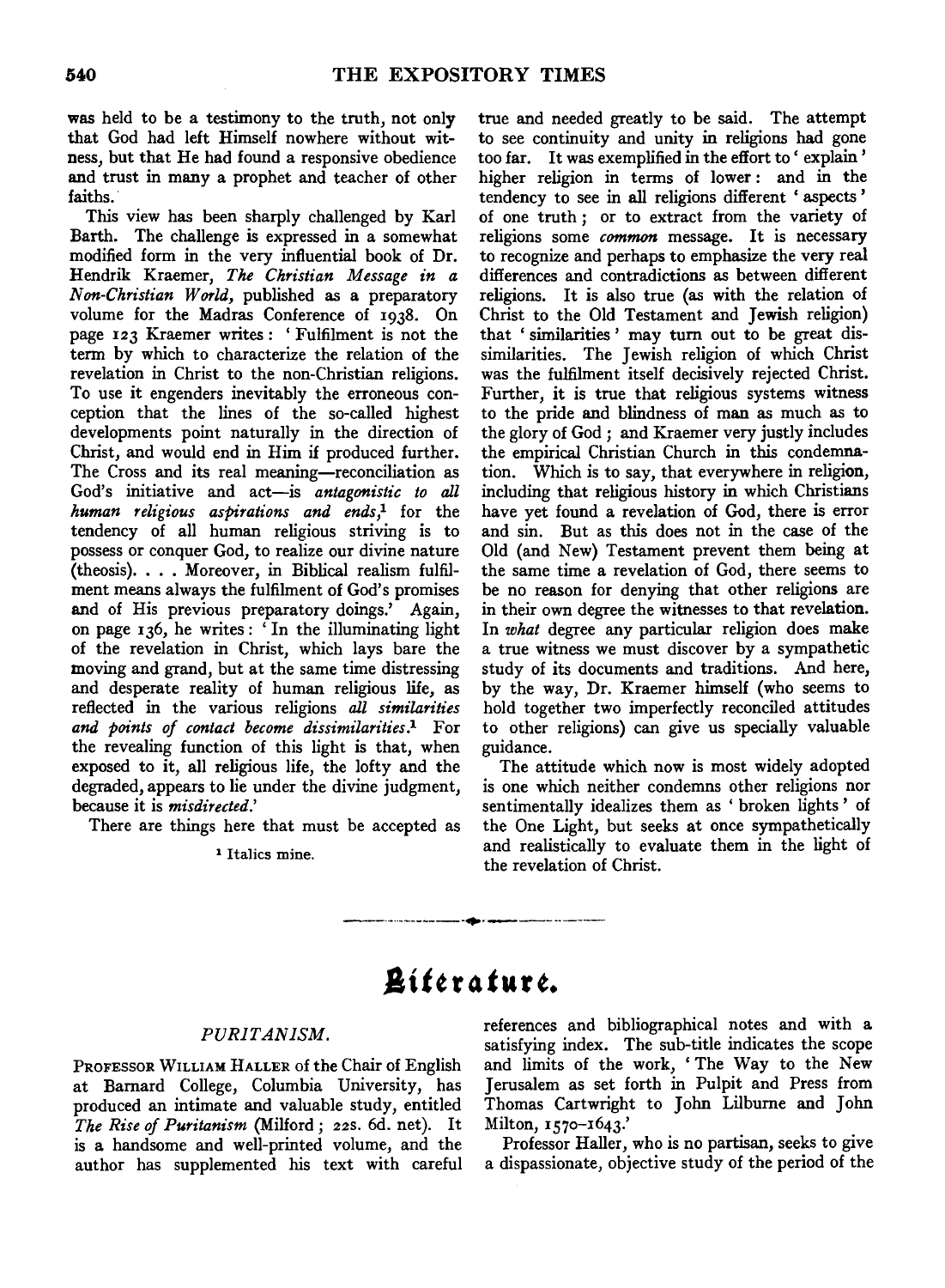Puritan movement under review. He is interested in the movement not only for its bearing upon ecclesiastical and civil history but for its influence upon the history of English literature. Indeed, as he explains in the Preface, the studies which led to this book were first prompted by a desire to understand the place of Milton's *Areopagitica* in its own time. He came to the opinion that one could not justly understand Milton without understanding his relation to Puritanism, nor Puritanism without knowledge of the teachings of the Puritan pulpit. And in this work under review he shows what must be a rare and unusual knowledge of the sermons, popular expositions of doctrine, spiritual biographies, and manuals of godly behaviour in which Puritan preachers ever since the early days of Elizabeth, as he says in his detached way,' had been telling the people what they must do to be saved.' The result of his reading has been ' renewed amazement at the extraordinary vitality of Puritan thought and character' as well as the feeling that he has drawn near to 'the central fire which still burns in the pages of Milton.' : • • • •

Professor Haller's chapters are suggestively and intriguingly cntitled, and the titles give a fair idea of the chapters' contents, which are arranged in a more or less historical order. The aim of the book is not to recount the various phases of the movement which led to the Puritan Revolution, but rather to give a sketch of Puritan propaganda before 1643. The author hopes to set forth in another book an account of what happened after 1643 to the Puritan dream of a Utopia founded upon the Word of God, and what effect the shattering of that dream had upon Milton.

A special point which Professor Hailer makes is that the ' spiritual preachers ' of the early Puritanism were converting their hearers not only to godliness but also to the appetite for reading godly books, which they themselves were not slow to supply to the booksellers or the booksellers to the public. Thus they were nursing the pulpit's 'greatest rival, the press. By 1640 the number.of books circulating among the people had become unprecedented, and ' a prodigious amount' of them came from the Puritan preachers. ' Truly the spiritual brotherhood from Greenham and Dod through Chaderton and Perkins to Gouge and Goodwin had not reformed the Church, but they had accomplished something of perhaps even greater consequence. They had created a literature in English setting forth to an increasingly restive populace a doctrine of faith and courage and a way of life calling for self-expression, self-confidence and self-exertion.'

On the literary style of many of the Puritan sermons and pamphlets Professor Hailer has much that is complimentary to say: often one foresees in them 'the rise of a Bunyan and a Defoe.' But we must now take leave of this attractive book, commending it to all who are interested in the Puritan movement in England.

## EDUCATION-AND AN EXPERIMENT.

The fourteenth volume in the Aldine Library, which is a low-priced series designed to present outstanding modem books in various fields in a worthy format, is *I Chose Teaching,* by Mr. Ronald Gumer, M.C., M.A. (Dent; 4s. 6d. net). Only books which have a special claim to inclusion are issued in this series. And there is no doubt that Mr. Gumer's book possesses such a claim. It is the work of an experienced teacher with an independent mind and a high conception of teaching as a vocation. His views on education are expressed vigorously and unsparingly, but he is no crank with a special axe to grind or a unique ' plan ' to boost. His book will be of special interest to readers of this magazine for a reason to be mentioned later. But, in general terms, the book is one of great value because it surveys the educational field with a calm impartiality and a clear conception of what education really ought to be.

The author gives us first of all his backgroundmaster at Marlborough, head of a London Secondary School, then of a Municipal School of the higher class at Sheffield, and finally headmaster of Archbishop Whitgift's famous school. But we also get a fascinating section on his War experiences. All this is simply necessary prologue. Then follows his frank discussion of school life in the light of his experience as a teacher. 'Public School' versus Secondary School, Boarding School versus Day School, control of education by urban or county councils, the examination system (for which he has more than a good word to say), the Dalton Plan (for which he has little that is good to say), physical education and its value-these are some of his main subjects. He does not shrink from plain speech about any of them. But in the end he comes to his main conviction, that the schoolmaster is concerned, in the last resort, with the non-material, and to this contention he devotes some of his best chapters.

Obviously, then, to Mr. Gumer the religious element in education is fundamental. He had a definite religious experience of his own, about which he tells us with a simplicity and modesty that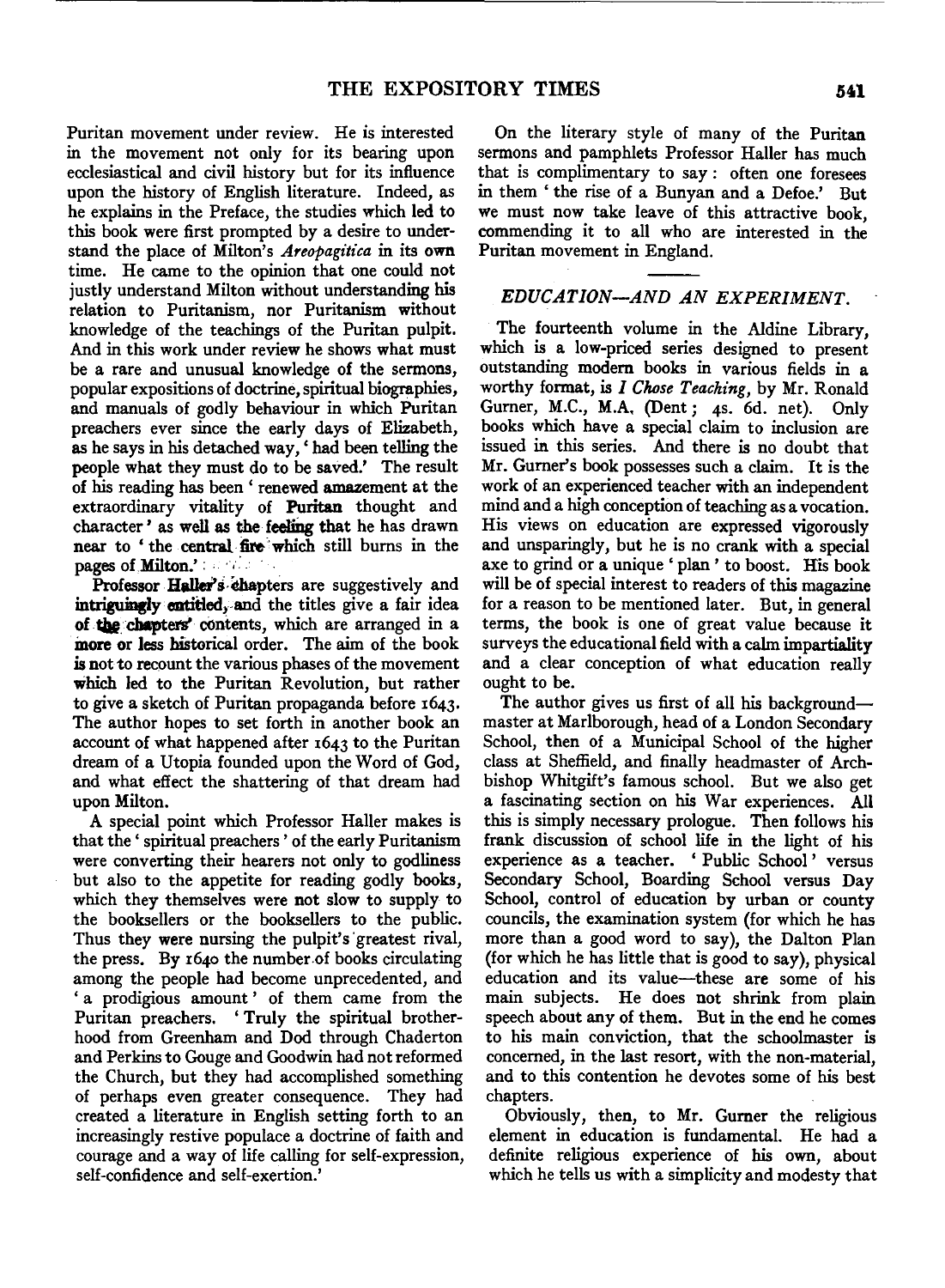are appealing and persuasive. And this has immensely reinforced his view of the significance of the non-material in education. But the problem which arose for him and which he found himself compelled to face was : how to make religion real to the average boy, and in particular how to make the New Testament real.

This is the subject of his second book, *We Crucify*  (Dent; 5s. net). Mr. Gurner has devised a scheme by which the gospel narrative can be brought alive and made vividly interesting to schoolboys. It is this. The class becomes the Sanhedrim. They appoint various officials. They receive reports of what is happening in the country, beginning with the remarkable birth of a baby in Bethlehem. Step by step the events of our Lord's life are narrated from the standpoint of His enemies. The Jewish prejudice is always assumed and everything is discussed as it happens in the atmosphere of hostility. The book is simply the minutes of the Sanhedrim meetings, but presumably all the boys take part in the discussions recorded. The book itself has to be read in order to realize the vividness of the whole thing. In his own larger book Mr. Gurner says that the experiment has been a real success. And in any case the project is worth serious consideration by those who wish to find some way of making the Bible live for youthful minds. It is obvious that the idea is capable of indefinite extension.

Since writing these reviews, the tragic death of Mr. Gurner in early summer has come to our knowledge.

# *TEXTUAL EVIDENCE AND THE*  **NEW TESTAMENT.**

A valuable essay of thirty-one pages on Textual Criticism has been published by Sir Frederic Kenyon, formerly Director and Principal Librarian at the British Museum, the importance of which *is* out of all proportion to its size. Issued under the title, *The Western Text in the Gospels and Acts*  (Milford; *zs.* net), the essay discusses fully the well-known textual views of Professor A. C. Clark in his ' Primitive Text of the Gospels and Acts ' (1914) and his later elaborate work, 'The Acts of the Apostles' (1933), in which the originality of the Western text is defended with great ingenuity and learning. The most important Western variants are printed in Greek, and Professor Clark's submission that it contains many original passages which have been omitted, owing to scribal errors,

is carefully examined. Sir Frederic thinks it very unlikely that early MSS. were written with 16 lines to a column and 1o-12 letters to a line, in view of the testimony of the papyri. ' Another serious weakness of Clark's argument lies in the arithmetical fact that with a basis so small as a line of 11 letters, with a margin of fluctuation of at least 10-12 and perhaps 9-13, every number of letters except the very smallest can be represented as a multiple of such a unit.' For this and other reasons he concludes that ' with regard to the Gospels, then, Clark's earlier attempt at explanation breaks down in every direction.' He admits that Professor Clark is on much stronger ground in his later book, in which he looks upon the excisions from the Western text as in the main the work of an abbreviator. None the less, he is still far from being convinced by this argument. Why should the Western additions in Mt 20<sup>28</sup>, Lk 6<sup>4</sup>, and Jn 6<sup>56</sup> have been omitted if they were in the original text ? Again, 'the Græco-Latin MSS. and the Old Latin version do form a family, to which the name Western may properly be given; but in spite of occasional agreements, it would be quite a mistake to claim (as has sometimes been done) that it has the general support of the Old Syriac and Sahidic versions.' The attractive character of several of the Western readings in Acts, he says, 'is to a considerable extent offset by the questionable company in which they are found.'

The importance of this essay will be seen by all who are familiar with the problems of textual criticism, and especially with that which meets us in the Acts. If our present knowledge does not permit us to solve the difficulties, we can agree with Sir Frederic's concluding observation: 'Meanwhile our gratitude is due to all who attempt to solve the problem, even if their solutions do not seem to achieve the success which it is not always in mortals to command.'

# *MARTIN DIBELJUS AND FORM CRITICISM.*

Once more the devotion of Professor F. C. Grant has made available for those who do not read German the work of a distinguished Continental scholar, in his translation of the little book of Dr. Martin Dibelius, *Die Botschajt von Jesus Christus*  (1935), under the title, *The Message of Jesus*  (Nicholson and Watson; 8s. 6d. net).

The greater part of the book consists of an idiomatic translation of the primitive texts, recovered by the aid of Form Criticism, from the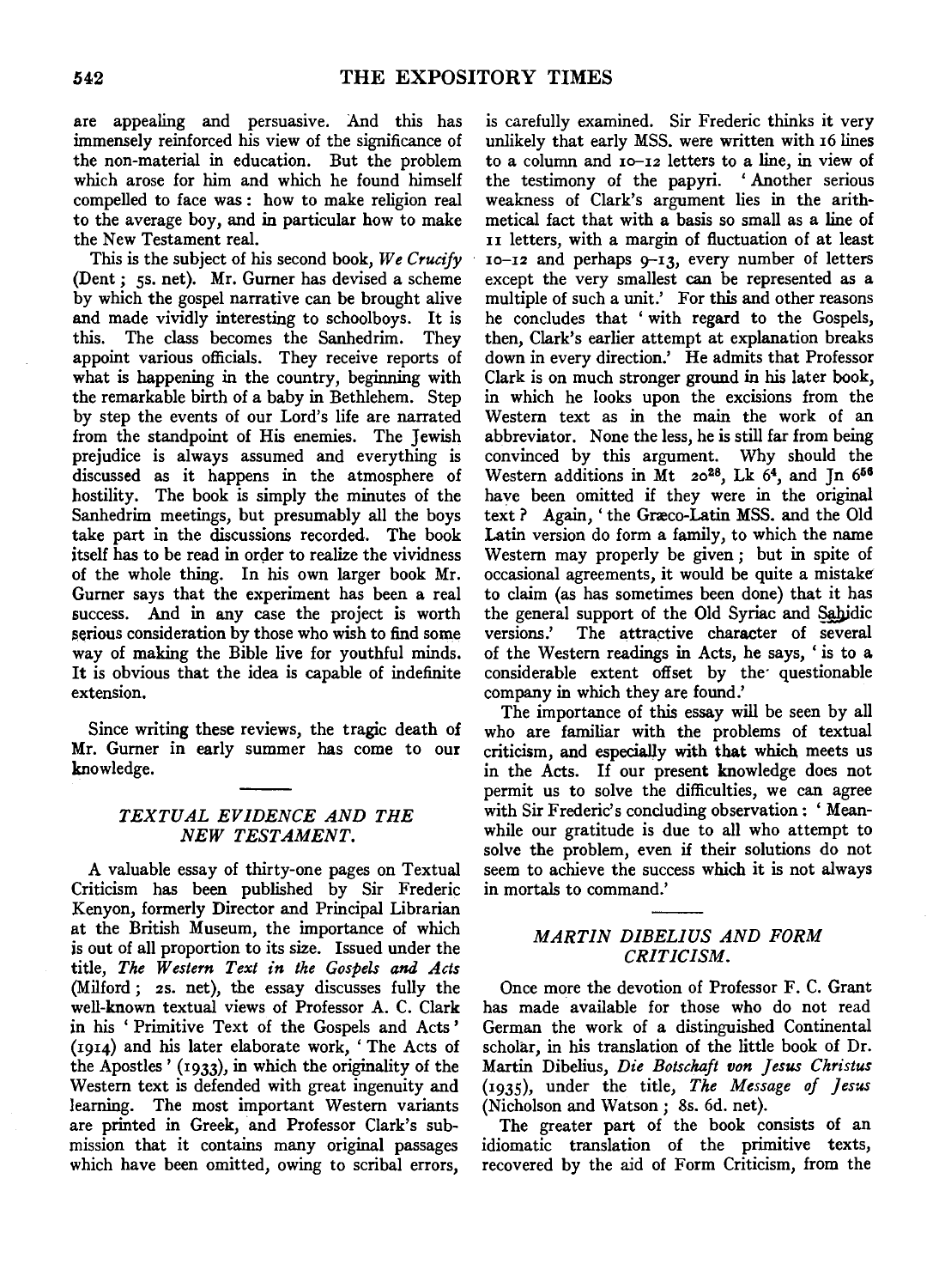Gospel records. These are preceded by a brief section on Early Preaching, and the examples cited and the examples effective of  $\frac{1}{4}$  and  $\frac{1}{4}$  and  $\frac{1}{4}$  and  $\frac{1}{4}$  and  $\frac{1}{4}$  strange as it may appear. In  $1^{1-3.14, 16-18}$ . Next follow the Old Stories (26 in number) which reach their climax in a saying of Jesus, the Passion Narrative, the Parables, the Sayings, the Great Miracle Tales, and the Legends. In Part II. Dibelius gives what he calls the Explanation of the material assembled in Part I. There is not much that is new in this brief section of sixty-five pages. In them Dibelius gives a useful summary of the views which he has set before us at greater length in his earlier book, ' From Tradition to Gospel.' He still maintains that preaching was the most potent influence in the formation of the Gospel Tradition, that it is possible to distinguish between the earliest form of the separate units and subsequent additions, and that the so-called Legends are not destitute of historical foundation. ' In general,' he says, ' one may say that in a legend it is difficult to distinguish the tradition of early witnesses from the embellishments of popular fancy, and that therefore to derive historical facts from legends is possible only under certain conditions. But it is beside the point to deny the presence of historical tradition simply because-an event is reported only in the form of legend.' From this we must evidently draw what cold comfort we can. There is, however, a positive and eonstructive purpose in the work of Dibelius. He thinks that the tradition never got so far detached from its origins that one can speak of degeneration ; and he says in closing : 'Even after it had ceased to be of immediate usefulness in preaching, it remained true to the fundamental idea of that preaching, *vis.* that this earthly Life, lived at a definite historical time in the land of Palestine, was the bearer of God's final and decisive Message to mankind.' We warmly welcome Professor Grant's work in supplying us with this translation of a stimulating essay.

The tragic death of Father Eric Burrows, S.J., deprived the Roman Catholic Church in England of one of its most brilliant Old Testament scholars. Fortunately, a certain amount of his work survives in manuscript, and it is to be hoped that much of it will be made public. As a first instalment, Father Edmund F. Sutcliffe, S.J., of Heythrop College, has edited *The Orades of ]acob and Balaam* in the Bellarmine Series (Burns, Oates and Washburne; 12s. 6d. net). Father Burrows was a fine scholar, with a wide knowledge of Akkadian and Sumerian

as well as of Hebrew. One of his main interests lay in early astronomy, and the aim of the book recently published is to show the influence of the Zodiac on Gn 49 and later writings. Each of the twelve tribes is connected with a Zodiacal constellation, though the reference is not always obvious. The Blessing of Jacob had an effect on the second, third, and fourth of Balaam's utterances, and its influence may be traced as far as Isaiah's Messianic prophecies. The case is argued with skill, even if it is not always convincing, and the reader is left with the feeling that at least some of the expressions used may have an astronomical source. Particularly interesting is the discussion of the mysterious Shiloh in Gn  $49^{10}$ . Father Burrows finds a connection with the Judahite clan of Shelah, and his study opens up a number of questions as to the early history of Israel. The whole is quite free, though it keeps within the bounds of orthodoxy, especially in dealing with Is  $7^{14}$ .

A notable addition has been made to the (Roman Catholic)' Religion and Culture' Series in Professor C. J. Lattey's *Paul* (Geo. E. J. Coldwell; Ss. 6d. net). Protestants will profit no less than members of his own Communion from reading it. The author is a devout scholar who has made long and reverent study of St. Paul and writes with all the authority which sound judgment confers. He first deals with the life and character of St. Paul as reflected in the Epistles, then with Pauline teaching as to Christ, the Church, and the Christian. We shall not agree that ' Hebrews ' is from the pen of St. Paul, but otherwise we have found profit from a perusal of the volume.

We have seldom been so disappointed with a book as we are with the Rev. Conrad Noel's *Jesus the Heretic* (Dent; 5s. net). It is a curious compilation dealing with topics ranging from 'Hell' to 'God Save the King'; its main object apparently being to persuade Catholics to be Socialists, and Socialists to be Catholics. The author thinks there is a thread of continuity running through it all; all the continuity we can perceive is the author's illbalanced judgment. The book takes its title from one of the chapter-headings ; but why is not obvious. There is little about Jesus in the whole book. Some things indeed are well said, but they have mostly been said often before. The main puzzle to our mind lies here. We are given a book dealing so far with the state and prospects of organized Christianity. Yet only Anglicanism and Romanism . are deemed worthy of consideration. The millions